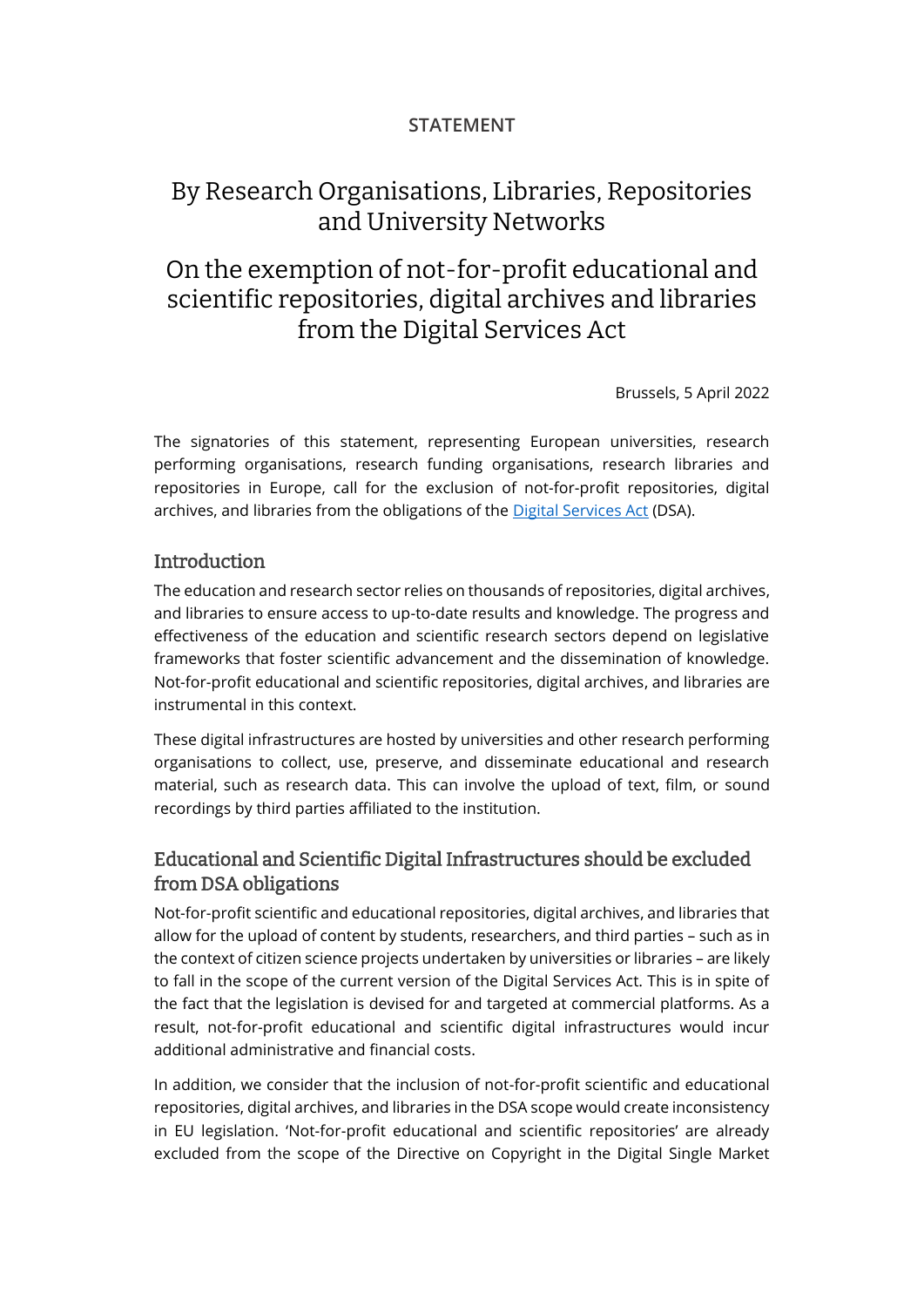(Article 2(6)). We consider that legal coherence between the DSA and Digital Single Market Directive should be ensured to avoid confusion within our institutions.

## The European Parliament's position on the DSA would create undue administrative burdens and complexity

The [negotiation position](https://www.europarl.europa.eu/doceo/document/TA-9-2022-0014_EN.html?msclkid=61c7dea3af4311ec8dd05682d8633c45) adopted by the European Parliament provides a procedure to exempt not-for-profit repositories from the obligations imposed on online platforms. However, it is overly long and complex, and will result in administrative and financial burdens that not-for-profit scientific and educational repositories, digital archives, and libraries will not be able to meet.

Moreover, the definition and assessment of the criteria for this procedure would be mostly left to Member States and Digital Services Coordinators, which could result in legal uncertainty and fragmentation between Member States.

## Not-for-profit educational and scientific repositories, digital archives, and libraries should be excluded from the DSA obligations

For the reasons highlighted in this statement, the undersigned organisations, which represent most universities, research performing organisations, research funding organisations, research libraries, and repositories in Europe, call for the exclusion of not-for-profit repositories, digital archives, and libraries from the obligations of the Digital Services Act.